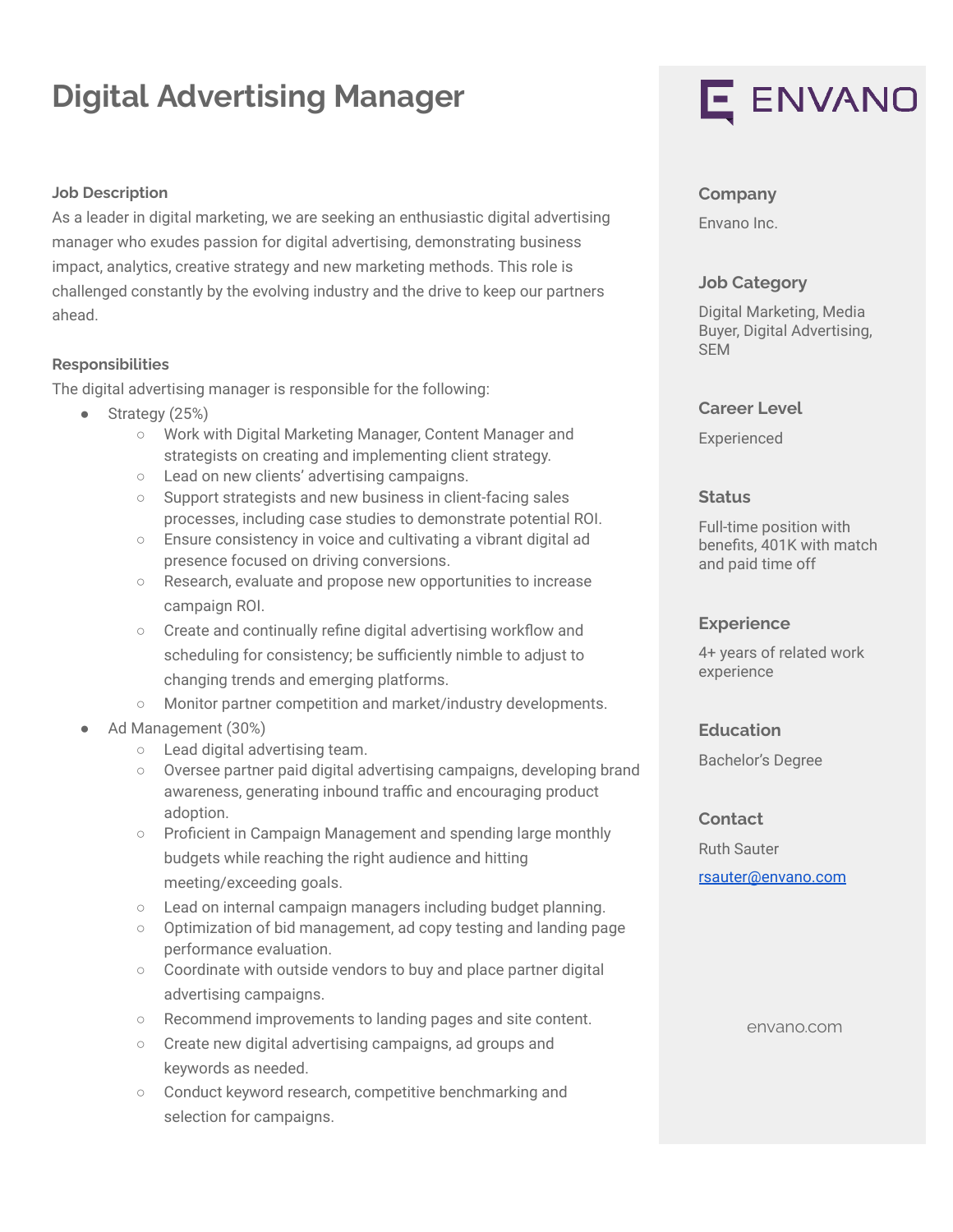- Reporting (30%)
	- Perform in-depth analysis of campaigns using advertising platforms, Google Analytics, etc.
	- Lead on reporting software vetting, implementation, maintenance.
	- Incorporate storytelling into reporting.
	- Assumes accountability and ownership of online marketing program success for numerous partner accounts.
	- Manage day-to-day operations of SEM campaigns and accounts, social ad campaigns and accounts.
	- o Strategize, plan and buy online media for PPC and banner ads.
	- Define, monitor and analyze key performance indicators for continuous improvement of marketing campaigns.
	- Present monthly reporting and analysis to partners and communicate needs, results, key metrics, etc.
	- Proactively offer strategic campaign recommendations.
	- Google Analytics and Ads certified.
- Internal/External Education (15%)
	- Lead internal advertising team, ensuring cross training and team member skill growth.
	- Lead training for clients in topics including digital advertising.
	- Blog writing.
	- Curate Envano educational store, work with developers on implementation, work with team on ongoing maintenance and materials launch schedule.
	- Assist with internal subject area knowledge sharing rotation.
	- Keep abreast of trends in the arenas of digital technology, digital advertising, content marketing and inbound tactics.
	- Research and make recommendations for new development, growth and innovation.

# **Characteristics Of Qualified Candidates**

- ✓ Ad buying and campaign management experience including familiarity with digital advertising platforms including but not limited to Google Ads, Facebook/Instagram, Snapchat, and other third parties.
	- Ideal experience will include recommending, placing, reporting, analyzing paid search and paid social media, analyzing email acquisition campaigns
- ✓ Aptitude for evolving skill sets as advertising platforms change
- ✓ Excellent leadership skills and experience with a willingness to train others
- ✓ Ability to exercise both technical and creative/editorial copywriting skills
- $\sqrt{\phantom{a}}$  A contagious desire to learn, try something new, and not only embrace, but create change
- ✓ Proven ability to set, manage and meet deadlines and work under pressure
- ✓ Ability to effectively manage multiple projects simultaneously and adjust to shifting priorities with great attention to detail.

Communication is essential as you will liaison closely with many team members and be responsible for assisting with gathering reporting analytics, coordinating with outside vendors, etc. A background in digital marketing and communication is preferred. This is a big opportunity for a person who is driven, inventive and detailed-oriented.